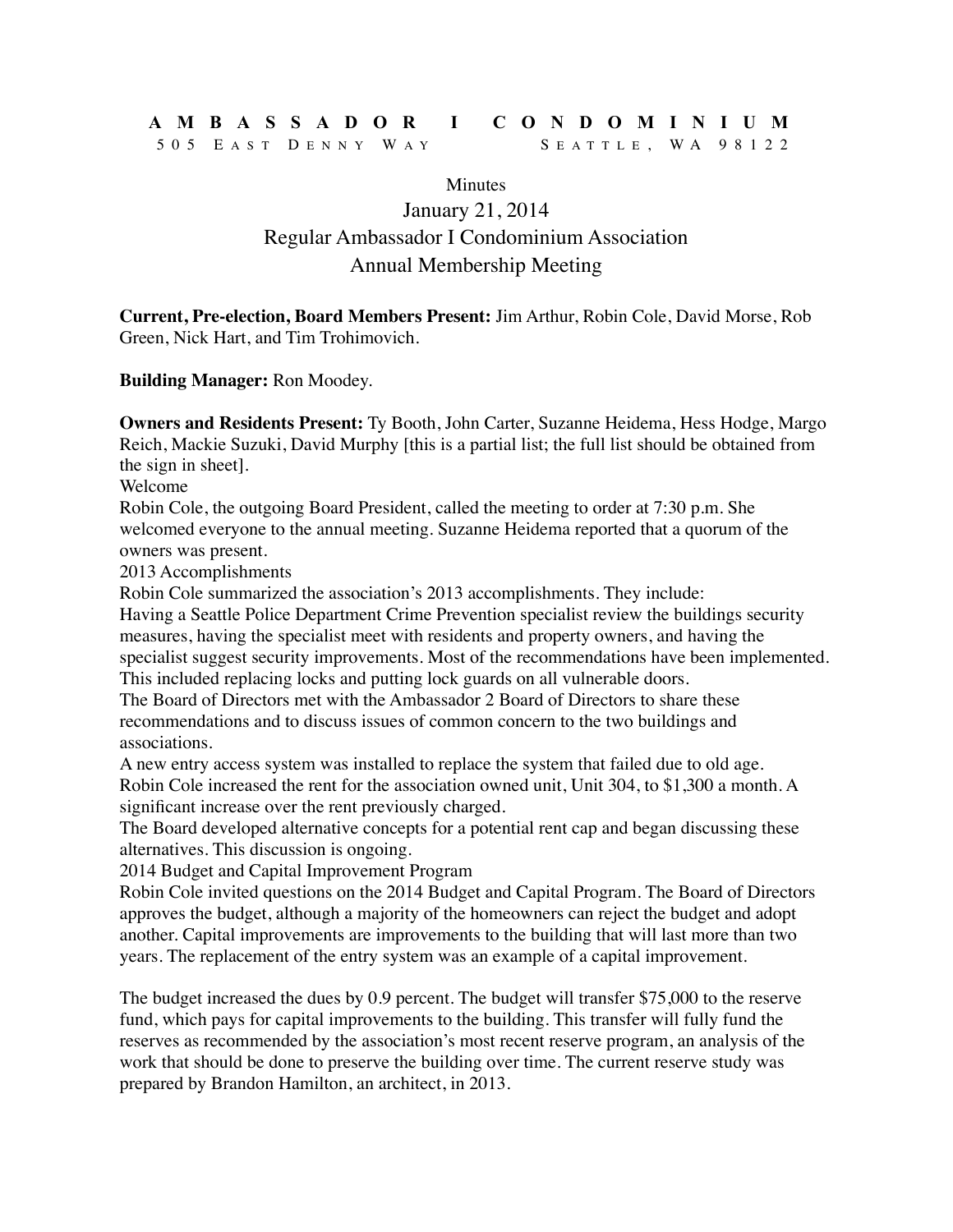The association ended 2013, with an \$11,000 surplus. Jim Arthur moved to transfer the \$11,000 surplus to the reserve account. Nick Hart seconded the motion. The association membership passed the motion unanimously.

Homeowner Questions and Answers

Robin Cole invited the homeowners to ask questions related to the building and association. The questions included the following.

What do you do if the garage door does not close at midnight? If the door does not close at any time call Jack Taylor of Property Concepts at telephone number 935-7951. Property Concepts manages the Ambassador 2 Condominiums, which is responsible for the parking garages. What do you do if the key to the doors to the parking garages do not work? Call Jack Taylor of

Property Concepts at telephone number 935-7951. Property Concepts manages the Ambassador 2 Condominiums, which is responsible for the parking garages.

What do you do if the door alarm is going off? Call the Ambassador I Association Manager Ron Moodey at telephone number 949-0224. If Ron does not call back quickly, call the afterhours emergency telephone number 372-5607.

How do you clean the elliptical running machine in the gym? Please use the towels and cleaner to clean any part that has become sweaty. Also, remove the foot sliders and clean the grooved channels in which they move.

What can be done to pick-up the garbage in front of the building? The number of times then manager picks up the garbage has been increased. Owners and residents were also encouraged to pick up garbage when they see it.

How does the compost get out? Ron Moodey takes it out in the morning on the day in which pick-ups will occur and then moves it back behind the fence after the compost has been picked up.

What is happening with the unit that is in arrears in its dues? It is the in the process of being sold and we hope to collect the back dues.

How do you proceed if the unit above you is making unacceptable noise during the quiet hours? First, contact the resident and, if the owner does not live in the unit, the owner and see if that resolves the problem. If that does not resolve the noise problem, please contact the Board and Suzanne Heidema.

Why are the minutes not on the website? The Board approved minutes are posted on the website, although since volunteers maintain the website there may be a time gap before they are posted. Should we have our building manager available for more hours or to live in the building? Our current Building Manager, Ron Moodey, is part time and lives in another building in the neighborhood. There was a discussion of how the building should be managed.

The commercial unit is for sale. What are the restrictions on the allowed uses? The allowed uses are the uses allowed by the city zoning regulations and generally include retail commercial uses and offices.

What is the situation with the window replacement? The Board has received a couple of proposals, but it was clear that the two contractors were estimating very different projects. The Board has asked Brandon Hamilton, an architect, to prepare two alternative sets of specifications that are the minimum amount of work necessary to have contractors bid the project. The first alternative would be a complete window replacement including the replacement of all of the window trim and improvements recommended by the architect. The second alternative would be the minimum work necessary to replace the windows. Rotten or damaged trim would be replaced, but the other trim left until later. Once the two alternatives are prepared, they could be bid by contractors to allow a clearer comparison of the alternatives. Currently, it is uncertain how